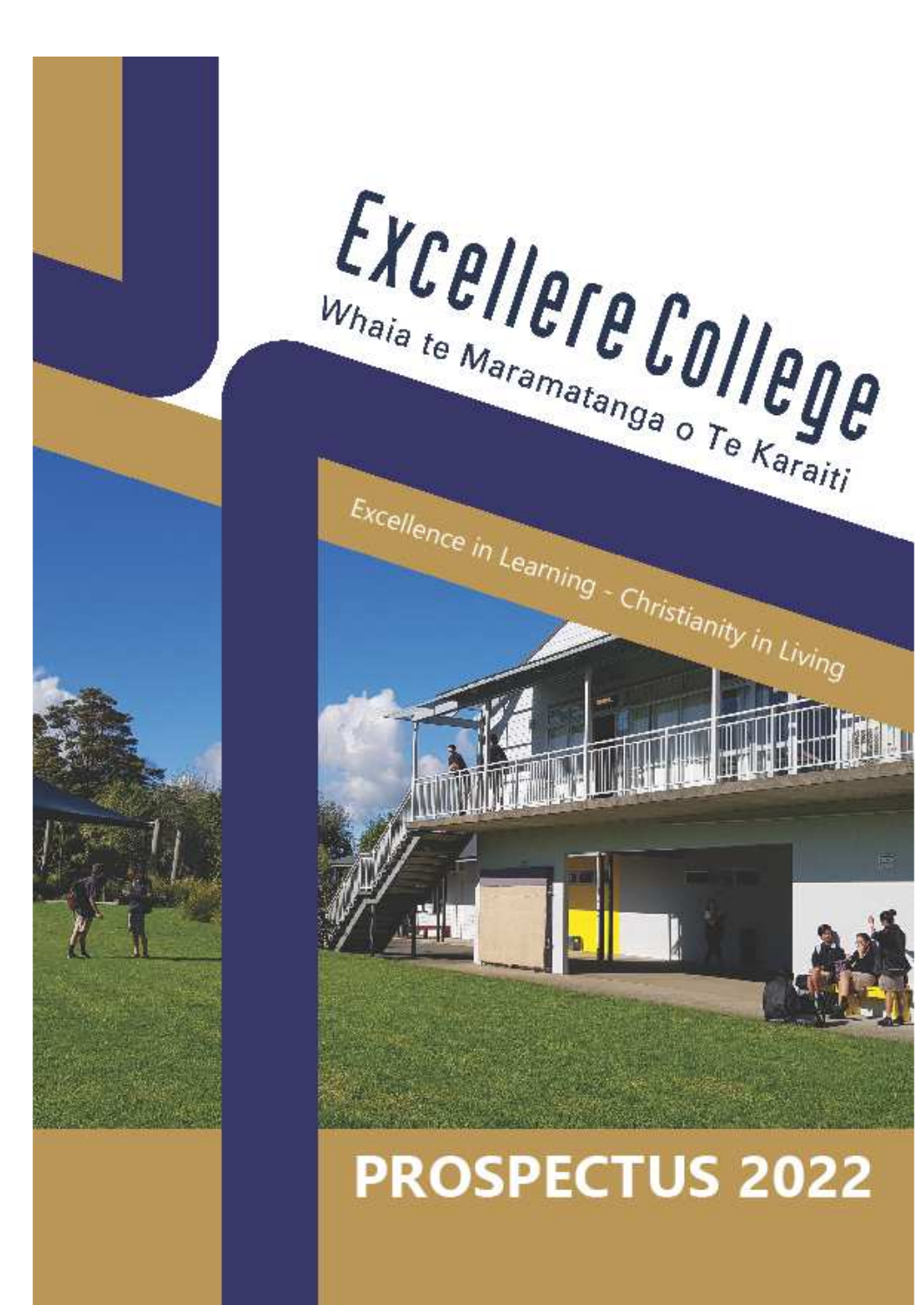## **Contents**

Contact us Vision History Location and Facilities Board of Trustees Special Character Learning School Day Term Dates Fees Enrolment Buses Uniform College Staff

## **Contact us**

| phone | 09 4352458                        |
|-------|-----------------------------------|
| email | office@excellerecollege.school.nz |
| web   | www.excellerecollege.school.nz    |

39 Great North Road, Springs Flat, Kamo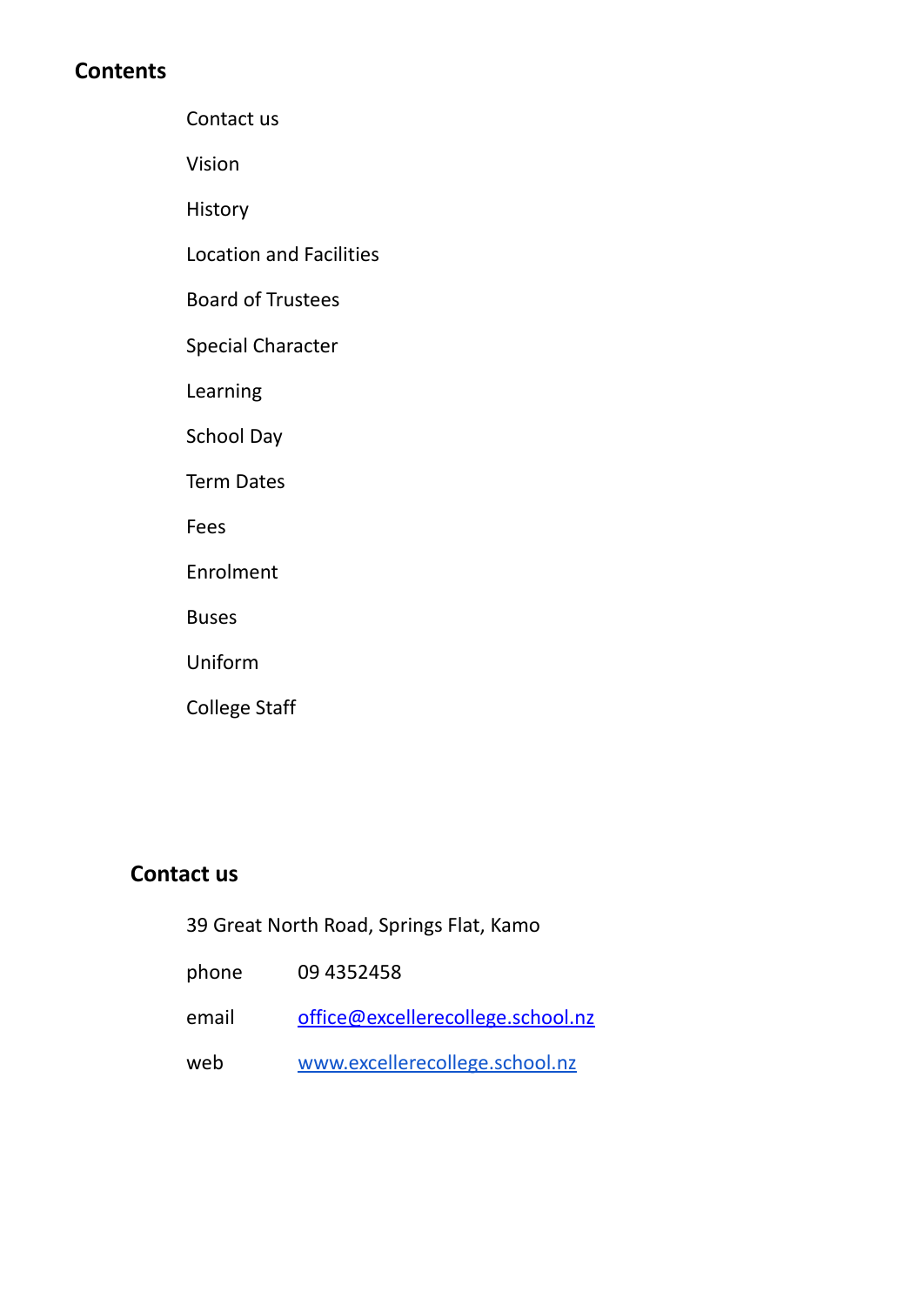

## **History**

Kamo Christian College began life as a private school in April 1980 to support the Christian beliefs of parents who attended Alive Church. Thirty five 5 to 14 year old children of the church families formed the first student body of the school. The church bought a seven acre motor camp and used the camp lounge and one unit as the first two classrooms. Offices for the students to work in had to be built, and monitors were needed to help in the running of the programme. The parents and members of the church pitched in. When the church building was built it became the main classroom. By 1987 there were about 80 students from new entrants to form five.

Kamo Christian College became a centre for the ACE movement in Northland. People came there for ACE training and experience. Teachers gathered annually for training and PD conferences. Students also gathered annually for sporting and cultural competitions called 'student conventions.' The tearooms on the site were sold and an additional 11 acres at the back of the property were bought, that became playing fields.

By 1991 the roll had increased to 140 and classes went all the way to form 7. In 1991 the Kamo Christian Teachers' College was established and thus trained teachers on site. Many Kamo Teachers' College graduates completed their official qualification with MASTERS Institute in the mid-90s.

In order to reduce costs for families the College integrated as a Special Character Area School in October 1996. Along with integration came the much needed finance to build purpose built school buildings. In 1999 a new two story building which included a staff room, conference centre, classrooms and a gymnasium which doubled as an assembly hall was completed.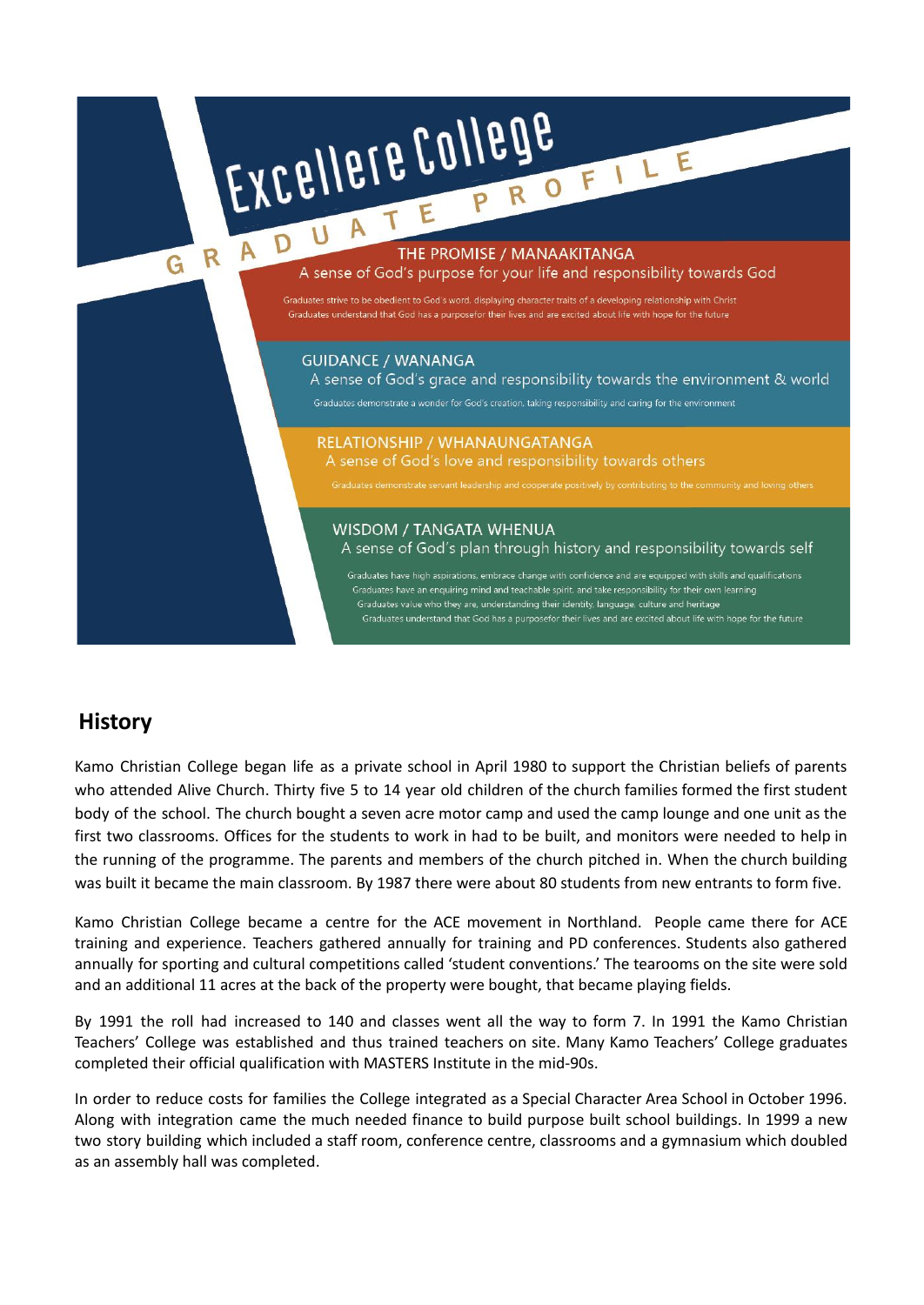In the late 1990s Power Com was established and hosted by Kamo Christian College. This was a convention of Christian school students at which various performing arts and sports competitions were held. Schools from all over the North Island participated. Typically there were over 200 students in attendance.

In 2003, Marsden Christian School became a satellite of Kamo Christian College. This enabled the Marsden families to benefit from integration.

Five classrooms were added to the gymnasium building in 2004. Contractors, church members, school staff, and sometimes students, teamed together, and completed the addition early 2005. In addition the school bought the Marsden Oil Refinery Social Club rooms to bring onto the property. In time this has been modified to become the school office, staff room and teaching spaces.

In 2006 the Marsden Christian School campus closed and the students moved to Kamo Christian College.

In 2008, it was decided to change the name to Excellere College. This required a new Integration agreement under the name Excellere College. For about a decade the roll has typically been just under 200.

From 2015 NZ Christian Proprietors Trust (NZCPT) are the new proprietors, with Whangarei Christian Education Trust (WCET) as the Land Trust. The roll cap was increased to 230 for 2018, and to 300 in 2019.

Integration has meant that the College has continued to grow, while offering greater options in the Senior College. NCEA courses are now embedded, without compromising the Christian world-view.

## **Location and Facilities**

Excellere College is situated at Springs Flat, just north of Kamo, in Whangarei. Set in 10ha of natural grounds and playing fields. The college has a large gymnasium, surrounded by learning spaces. The Whare provides more learning spaces, the office and staff facilities. The college also has two adventure playgrounds for both junior and senior students. New learning spaces were added in 2019, for Music, Science and Art, and Maths and English in 2020.

Further video-conferencing facilities, enables online learning as an option for students.

## **Governance**

The school is governed by a Board of Trustees comprising of members of the NZCPT and the WCET, Principal, Parent Trustees, Staff Trustee and a Student Trustee, as follows:

| Principal                                       |
|-------------------------------------------------|
| Chairperson                                     |
| <b>Parent Trustee</b>                           |
| Mrs Jansie Janse Van Rensburg<br>Parent Trustee |
| <b>Staff Trustee</b>                            |
| NZCPT/WCET                                      |
| <b>WCET</b>                                     |
| <b>Student Representative</b>                   |
| <b>Student Representative</b>                   |
|                                                 |

We are a member of the New Zealand Association of Christian Schools.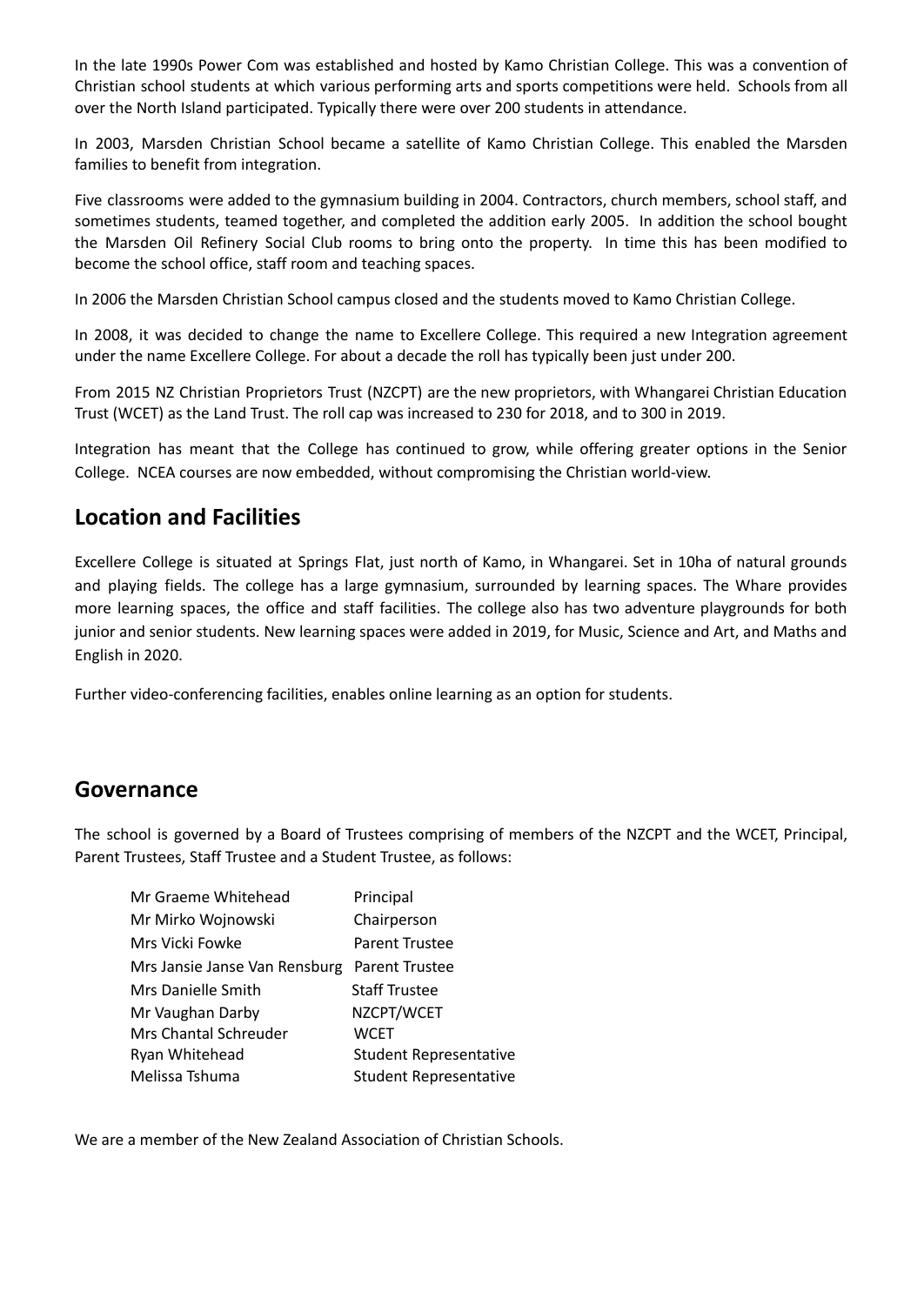## **Special Character**

The Special Character of the School is determined by the Christian beliefs, values and lifestyle of the Christian Church as determined from time to time by the Whangarei Christian Education Trust, and is to be upheld in word and fulfilled in practice by staff.

Because God is

The Creator of heaven and earth, of all things visible and invisible, sustaining and ruling over creation including man …

And is the source of all wisdom and knowledge.

God the Father, Jesus his Son and the Holy Spirit are relevant to every area of study and endeavour in the school.

The School reflects this by:

- a) Experiencing Godly relationships, showing the character of Christ in love, using the Bible as the basis for exploring God's world, and as a standard against which to compare and interpret all curriculum material.
- b) Teaching Christian values and behaviour through the process of acknowledgement of sin, repentance and acceptance of Jesus' gift of grace.
- c) Using prayer as a key tool in learning, inviting the Holy Spirit into every learning situation.
- d) Encouraging each child to give their best because God creates and equips each person for their unique role in His service, and acknowledging achievement in accordance with the child's effort.
- e) Inextricably integrating knowledge of the world and Christian beliefs, through an integrated approach of an appropriate Christian curriculum and developed programme plans.
- f) Acting as a continuum and extension of the teaching provided in Christian homes.
- g) Providing an environment where children, parents and teachers can experience godly relationships, show the character of Christ in love, discipline, respect, honour and trust, and witness an exemplary demonstration of Biblical truths in the lives of others.
- h) Employing staff who are role models for students, who promote values and standards based on Biblical principles.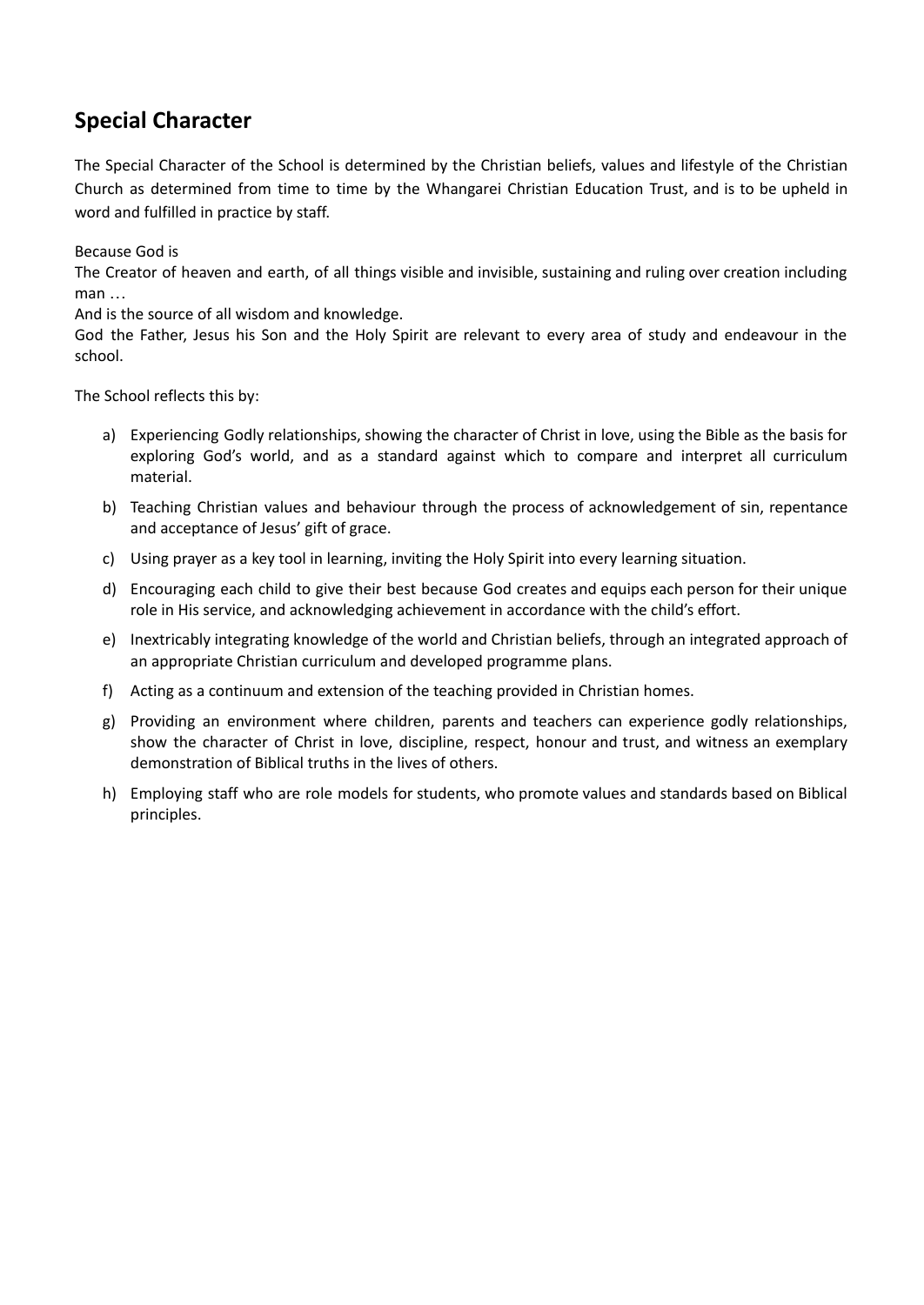These are expressed through our core values.

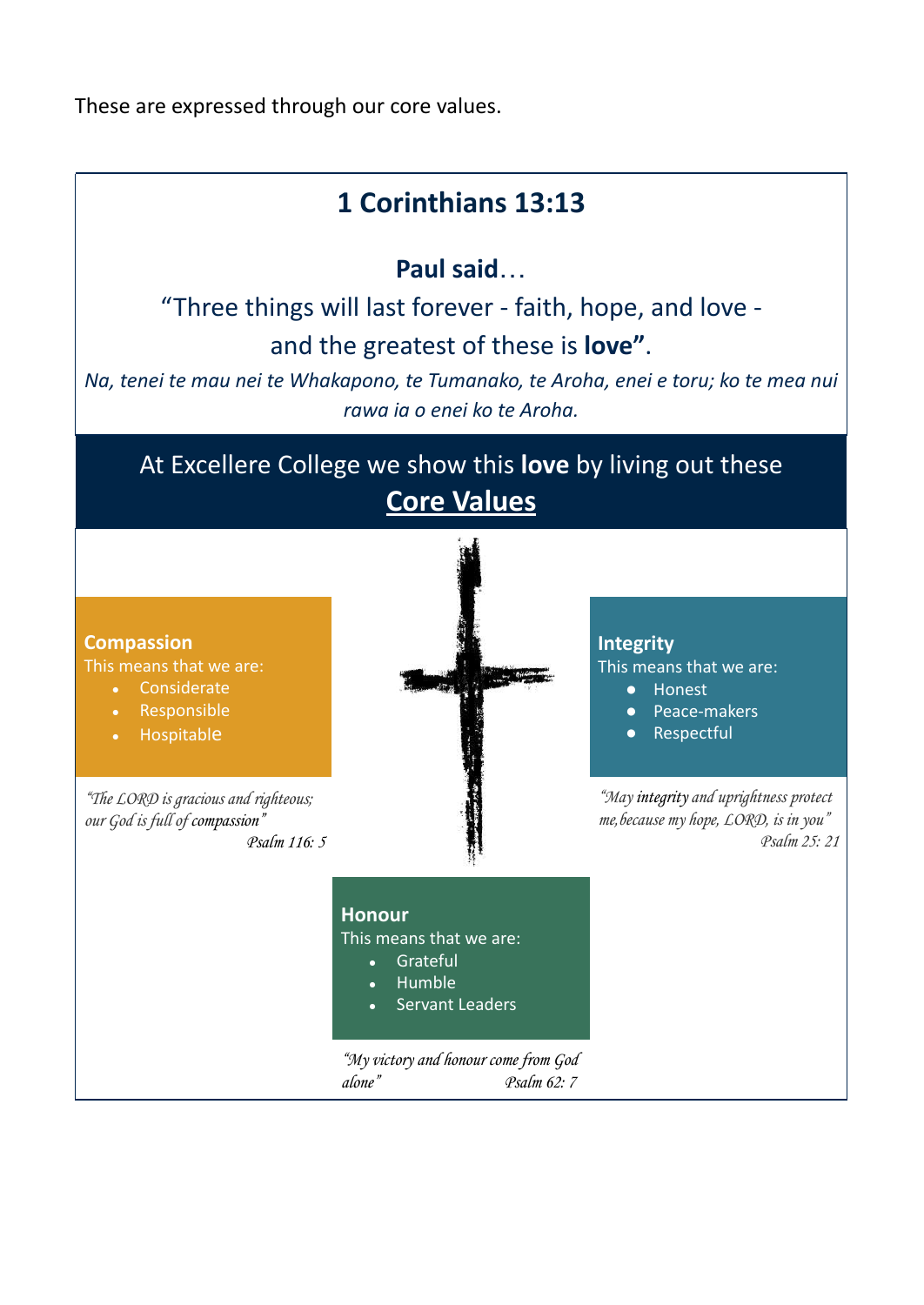## **Learning**

## **Junior College**

#### **Years 0-6**

Students in Years 0 - 6 enjoy the structure and security of a single homeroom situation with their individual teachers taking them for the majority of their subjects. These include English/Drama, Mathematics, Science, Social Studies, Te Reo Maori, Art, Technology, Music, Physical Education and Health.

A major focus at this level is literacy and numeracy. These provide the foundation for future success in all learning areas.

Any student experiencing learning difficulties or who is achieving at a very high level is catered for through differentiation in the classroom.

The Junior College teachers work closely together in their planning and provision of an integrated learning environment and curriculum. Christian aspects are embedded within programmes and a morning devotions session provides a specific opportunity to focus on our Christian special character.

Parents are encouraged to partner with teachers in the learning process, and keep communication links open at all times.

## **Middle College**

#### **Years 7, 8 and 9**

Students in Years 7, 8 and 9 enjoy the structure and security of a single homeroom situation with their individual teachers taking them for their core subjects. The Year 7, 8 and 9 core subjects include English, Mathematics, Social Studies, Health and Christian Living.

Specialist teachers may take the group for Science, Physical Education, Art, Te Reo, Music, Digital and Food Technology.

In Years 7, 8 and 9 special attention is given to any student experiencing learning difficulties through Specialist Teacher and Teacher Aide assistance and support. Students who are achieving at a very high level are catered for through differentiation in the classroom. There are also opportunities to be involved in Problem-solving, ICAS exams, Mathex, and Science Fair.

The Middle College teachers work closely together in their planning and provision of an integrated learning environment and curriculum.

Christian aspects are embedded within programmes and a morning devotions session provides a specific opportunity to focus on our Christian special character.

Parents are encouraged to partner with teachers in the learning process, and keep communication links open at all times.

#### **Video Conferencing**

Video conferencing may be available as an option for those wishing to study a second language. Entry into this form of learning is done through consultation with our e-Dean and the Middle College leader.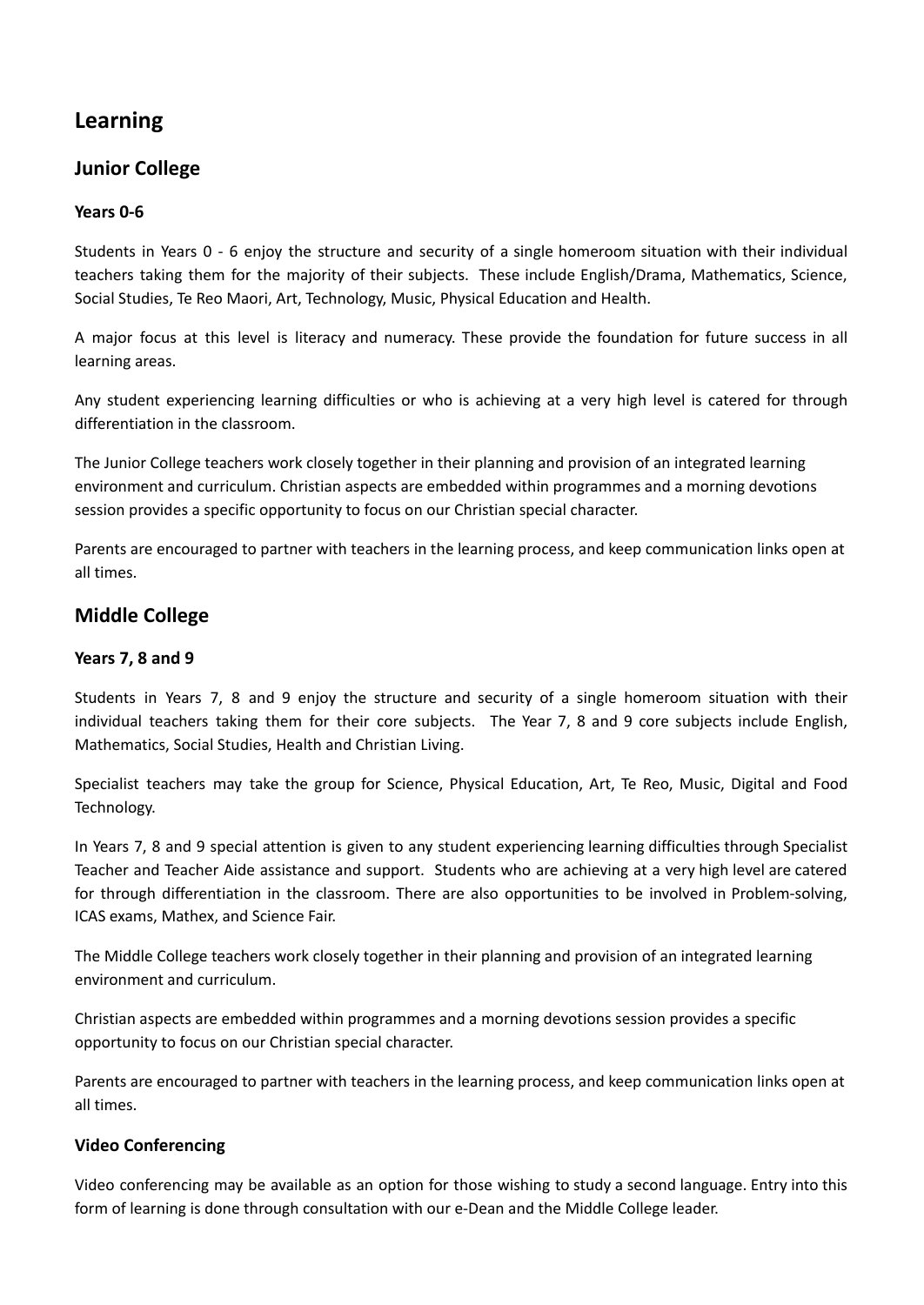### **Senior College**

#### **Year 10**

All Year 10 students follow a common course of core subjects. These include: English, Mathematics, Science, Social Studies, Physical Education, Health, Art, Music, Food and Digital Technology, Te Reo, and Christian Living.

#### **Year 11**

Studies at this level are made up of internally and externally assessed Achievement Standards and or Unit Standards which contribute to the National Certificate of Educational Achievement (NCEA) Level One. Students study five subjects with English and Mathematics being the compulsory ones. Standards are also available in ESOL. For the full range of subjects available see the curriculum option booklet.

International students will be expected to do some of the ESOL standards when they reach the appropriate level.

#### **Year 12**

Studies at this level are made up of internally and externally assessed Achievement Standards and or Unit Standards which contribute to the National Certificate of Educational Achievement (NCEA) Level Two. ESOL standards are available.

Depending on their abilities and achievements to date, Year 12 students, on the advice of the Senior College Team Leader, may take a combination of the subjects offered at the Year 11 and 12 levels.

#### **Year 13**

Studies at this level lead to assessment against Levels 3 and 4 Achievement Standards and/or Unit Standards in a maximum of five option subjects for each student. Extension opportunities are available in the form of New Zealand Education Scholarship Trust (NZEST) examinations. Depending on their achievements and abilities to date, Year 13 students may, on the advice of the Senior College Team Leader, take a combination of the subjects offered at the Year 11, 12 and 13 levels.

The college and tertiary education institutions highly recommend that Year 13 students take English as a desirable basis for future studies and employment.

Depending on the student's level of competence in English, International students are encouraged to sit some New Zealand standards.

**Video conferencing** is an option at Excellere College. This provides opportunities to study options which are unavailable face-to-face. Entry into this form of learning is done through consultation with our e-Dean and the Senior College leader.

**STAR/Gateway** courses follow vocational pathways to enhance student learning.

**Trades Academy** places for selected students are also available.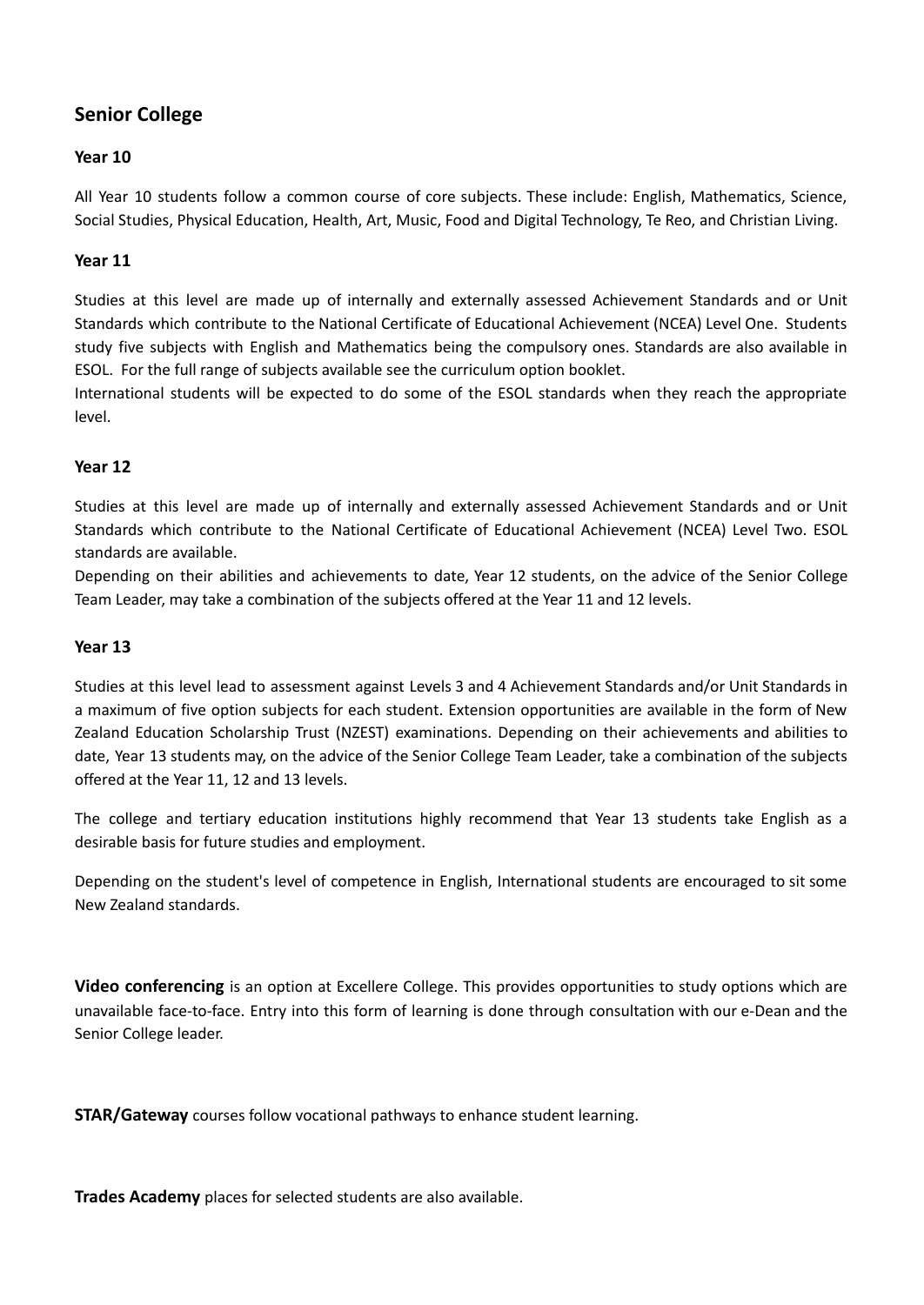## **School Day**

| 8:50am          | Devotions    |
|-----------------|--------------|
| $9:10 - 10$ am  | Period one   |
| 10-11am         | Period two   |
| $11 - 11:20$ am | Interval     |
| 11:20-12:20     | Period three |
| 12:20-1:20pm    | Period four  |
| $1:20-2pm$      | Lunchtime    |
| $2-3pm$         | Period five  |

## **Term Dates 2022**

| Term 1 | 1st February - 14th April     |
|--------|-------------------------------|
| Term 2 | 2nd May $-8th$ July           |
| Term 3 | 25th July - 30th September    |
| Term 4 | $17th$ October – 9th December |

## **Fees**

The attendance dues, set by the Proprietors (NZ Christian Proprietors Trust), is to enable continued development of school facilities.

## **Enrolment**

The process for enrolment is as follows:

- Collect an enrolment pack at the office or through our website.
- Complete and return the pack to the school, including all required documentation.
- An interview with the Principal and a WCET Representative is arranged.

We encourage prospective families to call and arrange a visit to the College before starting the enrolment process.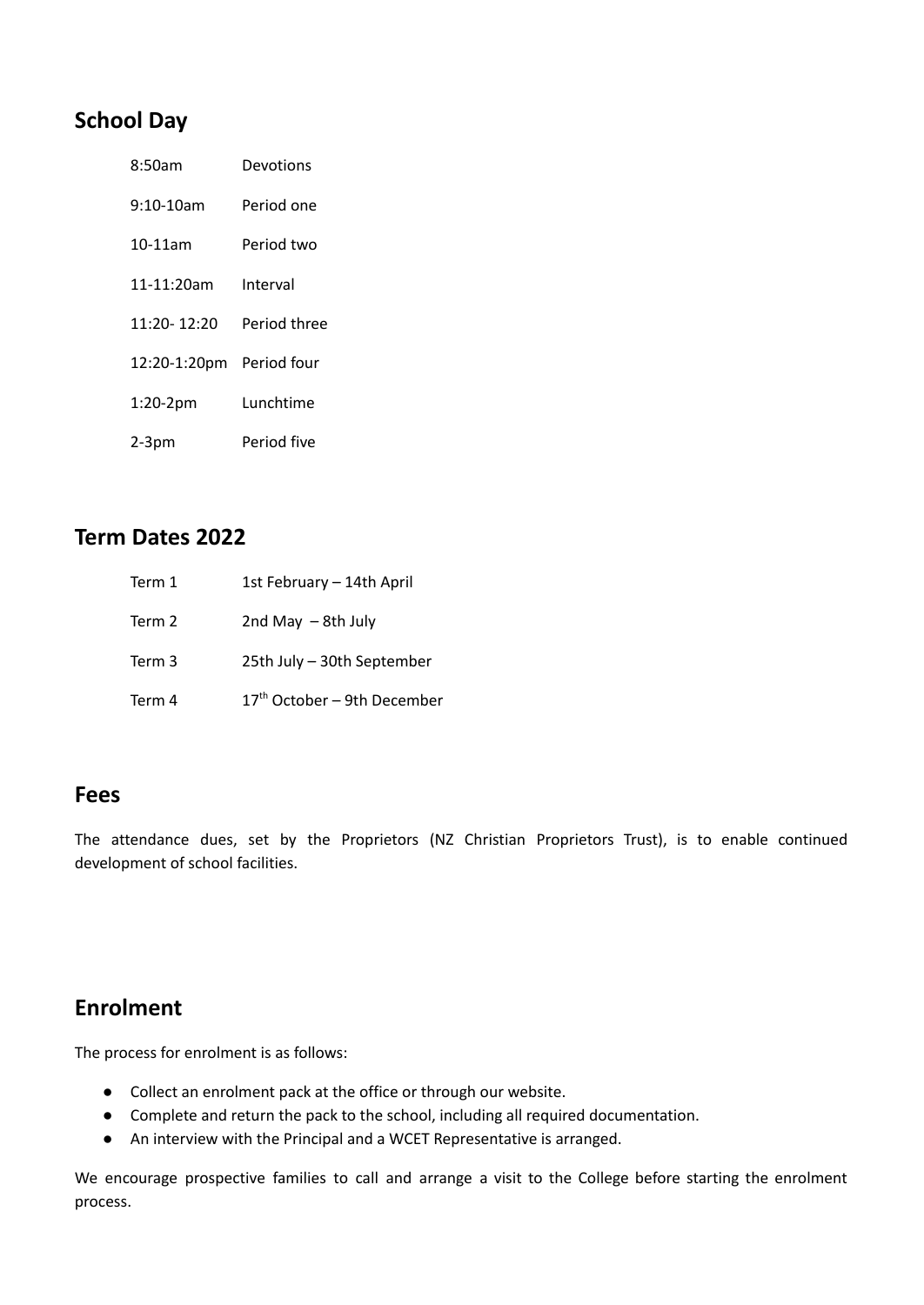## **Buses**

The Excellere College school bus departs from the Onerahi airport gate at approx. 7.53am. It travels to the Manse Street Bus Terminus via Bank Street. At this point students transfer from buses from other areas such as Maunu, South Whangarei and Whareora. It departs Manse Street at 8.25am and travels to Tikipunga High School via Mill Road. It departs THS at 8.40am to Excellere College via Corks/Station Roads. This route is reversed in the afternoons.

Students who live north, northeast and west of Kamo are eligible to catch the Kamo High School buses.

Students who live east along the Tutukaka Coast can catch the Tikipunga High School buses and transfer to the Excellere bus at Tikipunga High School.

All school buses are free of charge to Excellere students, however a transport form does need to be completed and handed into the school office before children can start catching the bus.

## **Uniform**

A condition of enrolment at Excellere College is a willingness to comply with our uniform regulations. All items of school uniform may be worn during summer or winter as appropriate to weather conditions.

#### **Please note:**

No T-shirts or undergarments must show around the neck or below shirts or blouses.

Shoes must be black and polishable, with no trim of any other colour.

Skirts must be knee length when standing.

In Terms 1 and 4 students in the Junior College must wear a regulation uniform hat when outside. Students not wearing a hat must stay in a shaded spot. Students in Years 7-13 are encouraged to wear a regulation school hat.

Our uniform is supplied by **Uniform Hub** Phone 09 435 2576, - 577 Kamo Road, Kamo



## **Whānau groups**

The College has a "Whānau" system which divides the students into four groups for competitions and sports events. We have named the "Whānau" after the local mountains.

| <b>PARIHAKA</b> | <b>HIKURANGI</b> | <b>HURUPAKI</b> | <b>PARAKIORE</b> |
|-----------------|------------------|-----------------|------------------|
| kahurangi       | kowhai           | kakariki        | whero            |